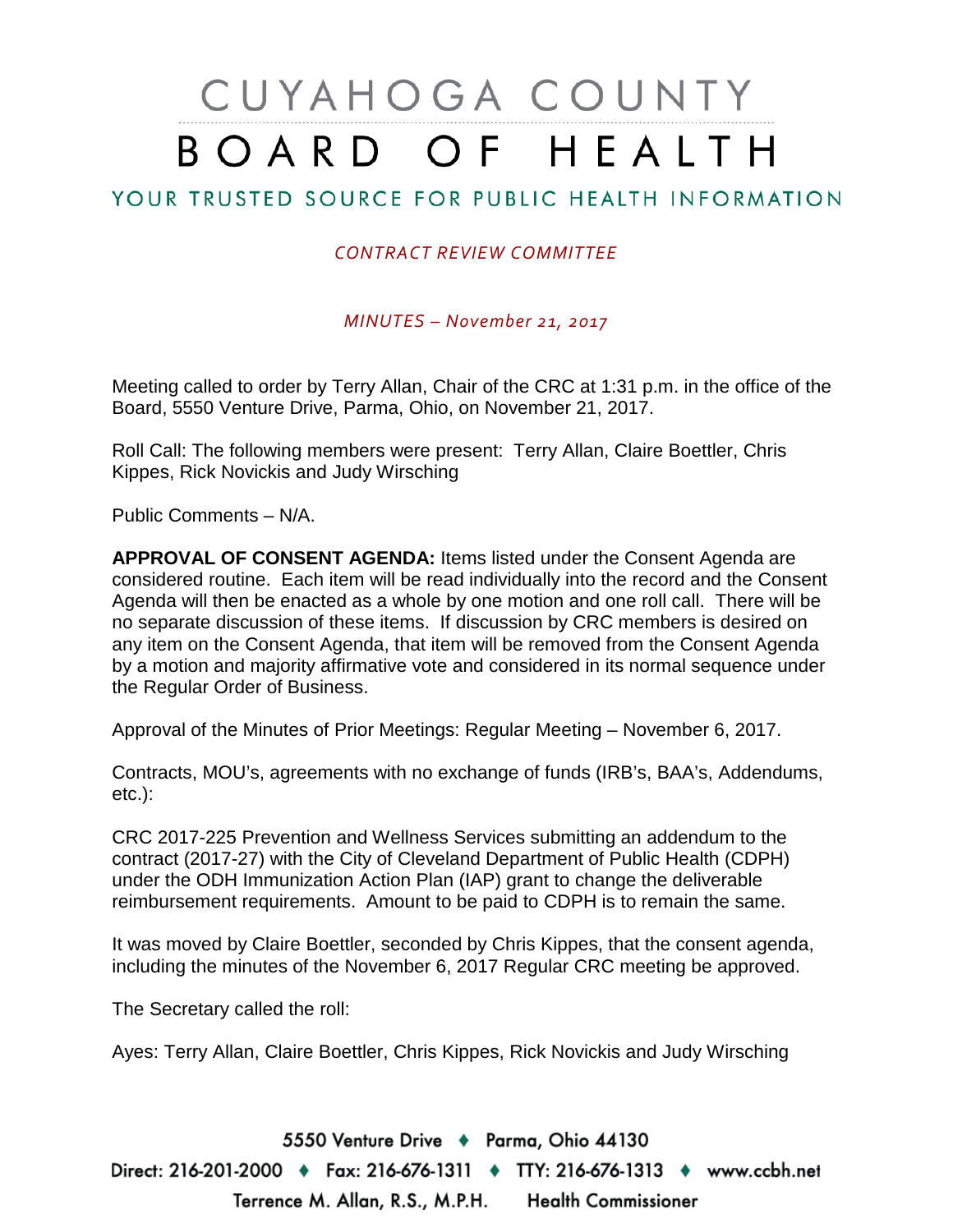#### **CONTRACTS AND AWARDS:**

Tabled Items

*Household Sewage Program*

CRC 2017-175  $7242 \text{ W } 130^{\text{th}}$  St. Middleburg Heights, Ohio 44130

*No Action at this time.*

CRC 2017-224 Prevention and Wellness Services submitting a Memorandum of Understanding (MOU) with OhioGuidestone to provide training to community partners throughout Northeast Ohio effective November 1, 2017. Amount to be received is at a rate of \$30.00/hour per completed training.

Purpose: To provide Bridges Out of Poverty training to community partners throughout Northeast Ohio.

*No Action at this time.*

New Items For Review

Bid/Quote Openings ≥ \$25,000.00

Lead program Bid Opening presented by: Stephanie McConoughey

It was moved by Rick Novickis, seconded by Claire Boettler that the following quote (CRC 2017-226) for 1526-28 Mars Ave. (Up & Down), Lakewood, Ohio 44107 be accepted as the lowest and best, and a recommendation that a contract be awarded to American Builders & Applicators in the amount of \$31,550.00 be submitted to the Board for approval (ref. enclosed).

The Secretary called the roll:

Ayes: Terry Allan, Claire Boettler, Chris Kippes, Rick Novickis and Judy Wirsching

It was moved by Claire Boettler, seconded by Judy Wirsching that the following quote (CRC 2017-227) for 3108 Van Aken Blvd., Shaker Hts., Ohio 44120 be accepted as the lowest and best, and a recommendation that a contract be awarded to C.B. Mullins Construction Company, Inc. in the amount of \$29,800.00 be submitted to the Board for approval (ref. enclosed).

5550 Venture Drive + Parma, Ohio 44130 Direct: 216-201-2000 ♦ Fax: 216-676-1311 ♦ TTY: 216-676-1313 ♦ www.ccbh.net Terrence M. Allan, R.S., M.P.H. **Health Commissioner**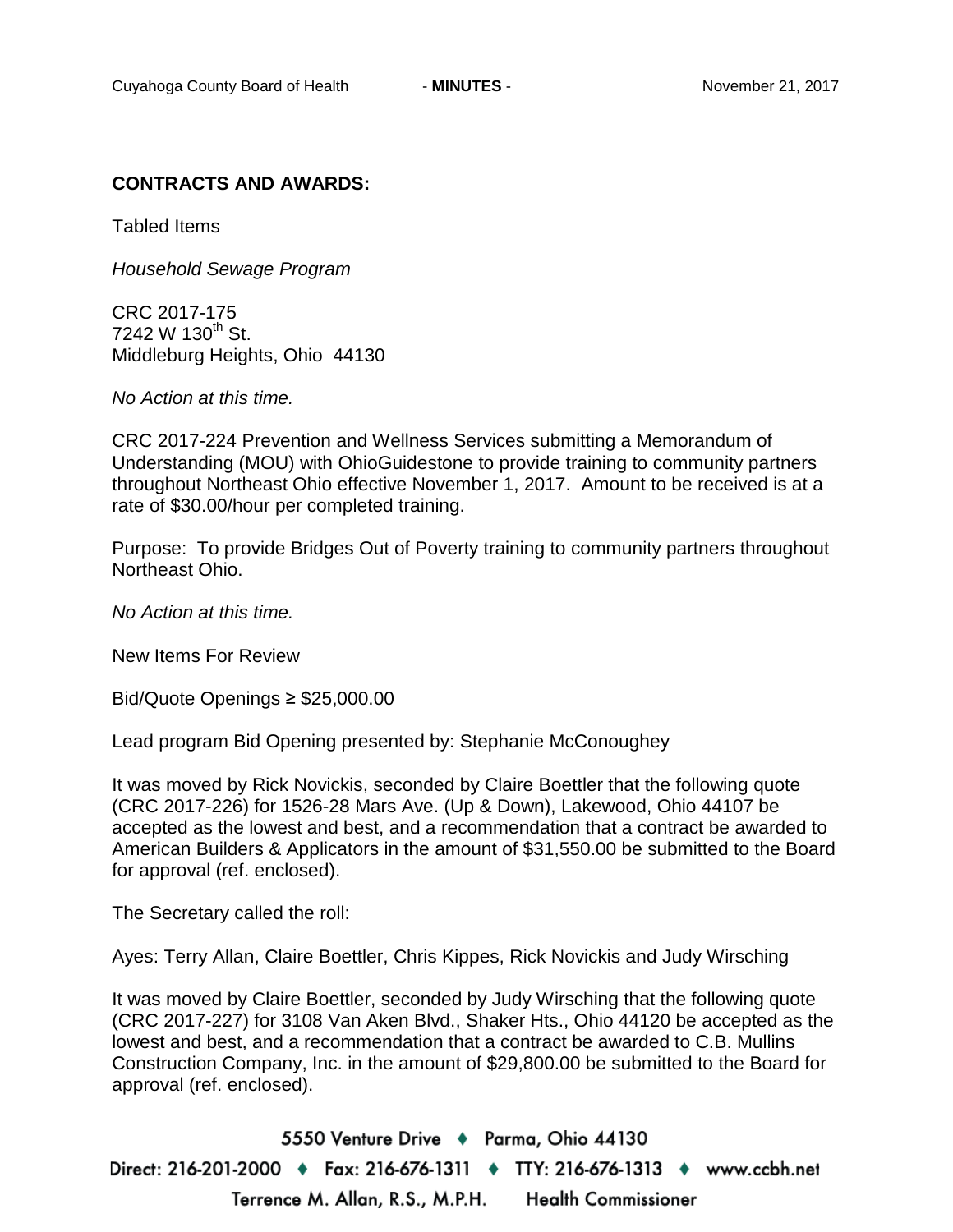The Secretary called the roll:

Ayes: Terry Allan, Claire Boettler, Chris Kippes, Rick Novickis and Judy Wirsching

It was moved by Chris Kippes, seconded by Rick Novickis that the following quote (CRC 2017-228) for 1340 Bonnieview Ave. (Up & Down), Lakewood, Ohio 44107 be accepted as the lowest and best, and a recommendation that a contract be awarded to C.B. Mullins Construction Company, Inc. in the amount of \$31,300.00 be submitted to the Board for approval (ref. enclosed).

The Secretary called the roll:

Ayes: Terry Allan, Claire Boettler, Chris Kippes, Rick Novickis and Judy Wirsching

Bid/Quote Openings < \$25,000.00

Lead program Bid Opening presented by: Stephanie McConoughey

It was moved by Claire Boettler, seconded by Rick Novickis that the following quote (CRC 2017-229) for 2094 Lakeland Ave., Lakewood, Ohio 44107 be accepted as the lowest and best, and a contract be awarded to C.B. Mullins Construction Company, Inc. in the amount of \$19,995.00 (ref. enclosed).

The Secretary called the roll:

Ayes: Terry Allan, Claire Boettler, Chris Kippes, Rick Novickis and Judy Wirsching

It was moved by Judy Wirsching, seconded by Chris Kippes that the following quote (CRC 2017-230) for 691 E. 240th St., Euclid, Ohio 44123 be accepted as the lowest and best, and a contract be awarded to BDL General Contracting in the amount of \$8,285.00 (ref. enclosed).

The Secretary called the roll:

Ayes: Terry Allan, Claire Boettler, Chris Kippes, Rick Novickis and Judy Wirsching

It was moved by Rick Novickis, seconded by Claire Boettler that the following quote (CRC 2017-231) for 1950 Wyandotte, Euclid, Ohio 44117 be accepted as the lowest and best, and a contract be awarded to BDL General Contracting in the amount of \$6,100.00 (ref. enclosed).

The Secretary called the roll:

Ayes: Terry Allan, Claire Boettler, Chris Kippes, Rick Novickis and Judy Wirsching

5550 Venture Drive + Parma, Ohio 44130

Direct: 216-201-2000 ♦ Fax: 216-676-1311 ♦ TTY: 216-676-1313 ♦ www.ccbh.net Terrence M. Allan, R.S., M.P.H. **Health Commissioner**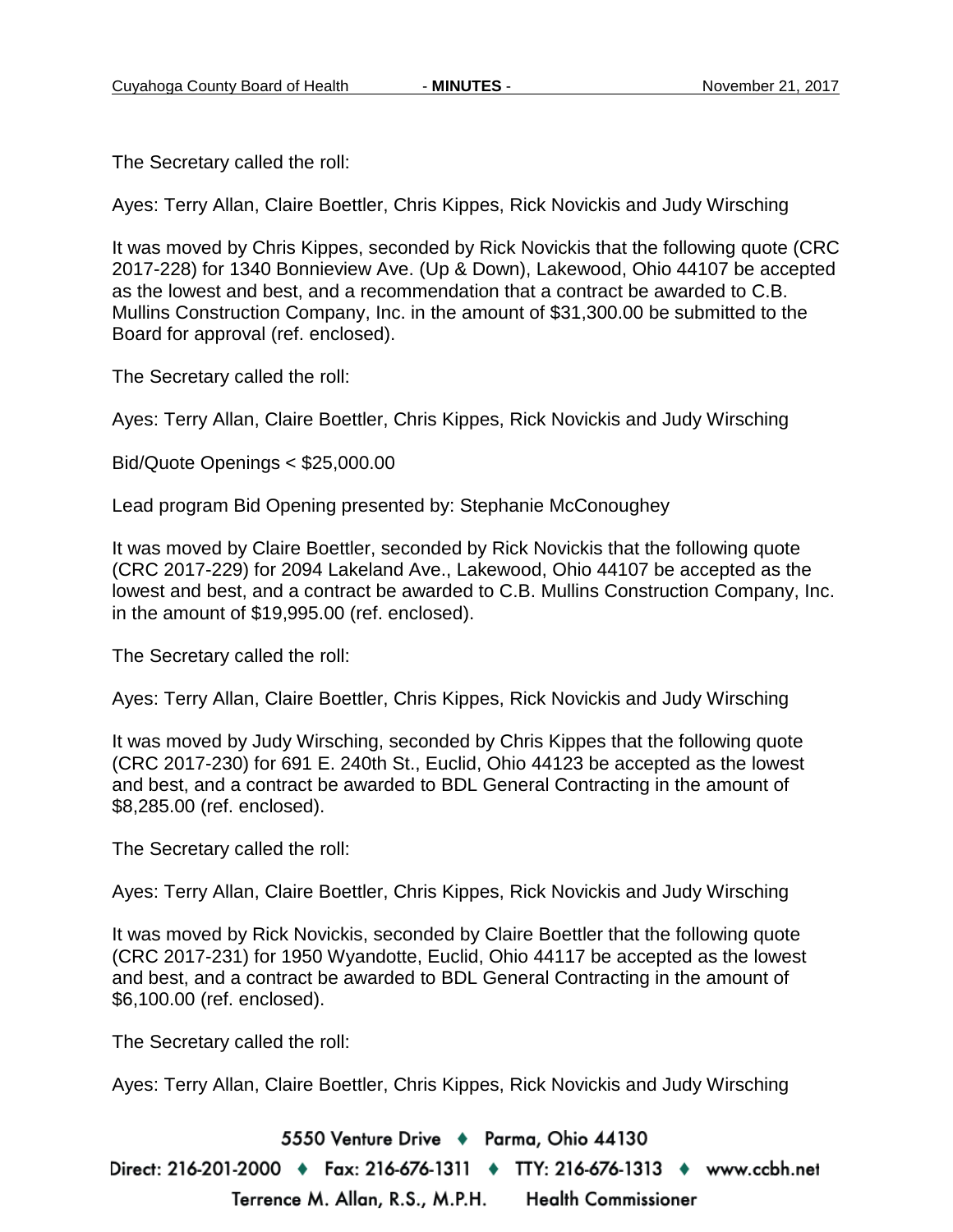Expenditures: Contracts up to \$25,000.00

It was moved by Chris Kippes, seconded by Rick Novickis that the contract (CRC 2017- 232) with Maple Heights City School District from October 1, 2017 through August 31, 2018 under the ODOT Safe Routes to School (SRTS) Maple Heights grant in the amount of \$5,500.00 be approved.

Presented by: Megan Conklin

Purpose: To support the Safe Routes to School grant programming during the 2017- 2018 school year.

Funding Source: 100 % reimbursable through the FY2018 SRTS Maple Heights grant.

The Secretary called the roll:

Ayes: Terry Allan, Claire Boettler, Chris Kippes, Rick Novickis and Judy Wirsching

It was moved by Judy Wirsching, seconded by Claire Boettler that the addendums (CRC 2017-233) to the following contracts under the Teen Wellness Initiative grant be approved:

|                                                    | From        | To          |
|----------------------------------------------------|-------------|-------------|
| <b>LGBT Community Center of Cleveland</b>          | \$52,257.00 | \$42,854.85 |
| <b>Pregnant With Possibilities Resource Center</b> | \$11,250.00 | \$6,325.00  |

Presented by: Brandy Eaton

Purpose: Reallocation of grant funds due to inability to meet projected quantity of education sessions.

Funding Source: 100% reimbursable through the FY2018 TWI grant

The Secretary called the roll:

Ayes: Terry Allan, Claire Boettler, Chris Kippes, Rick Novickis and Judy Wirsching

It was moved by Claire Boettler, seconded by Rick Novickis that the addendum (CRC 2017-234) to the contract with ZED Digital (Resolution 2015-196 & CRC 2016-42) to extend the contract period from November 30, 2017 to December 31, 2018 and increase the amount to be paid to ZED Digital from \$116,969.00 to \$135,469.00 be approved.

Presented by: Chris Kippes

5550 Venture Drive + Parma, Ohio 44130 Direct: 216-201-2000 ♦ Fax: 216-676-1311 ♦ TTY: 216-676-1313 ♦ www.ccbh.net Terrence M. Allan, R.S., M.P.H. **Health Commissioner**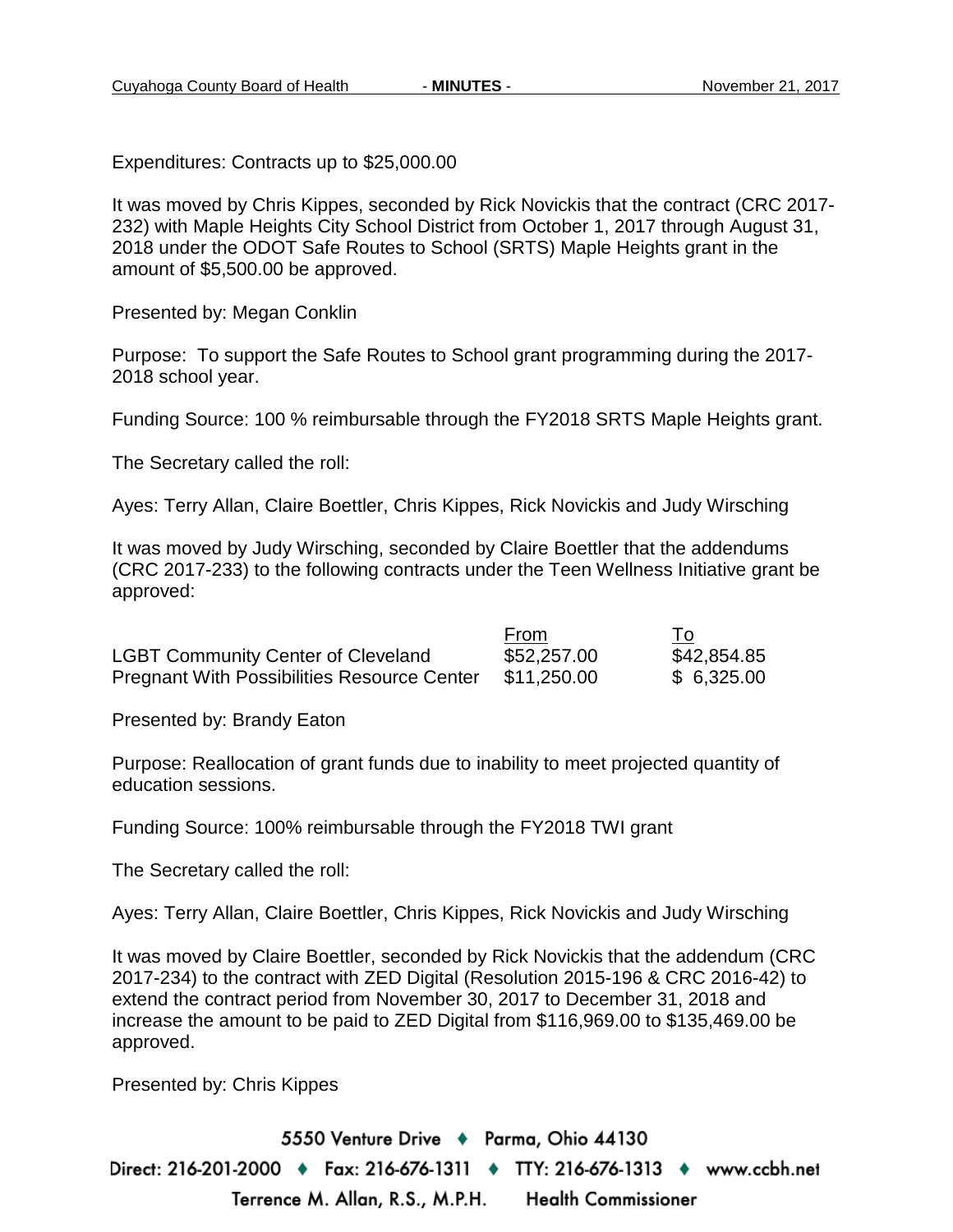Purpose: To provide ongoing website and hosting support and graphics design services.

Funding Source: 100% reimbursable through CCBH General Revenue.

The Secretary called the roll:

Ayes: Terry Allan, Claire Boettler, Chris Kippes, Rick Novickis and Judy Wirsching

It was moved by Terry Allan, seconded by Rick Novickis the contract (CRC 2017-235) with Wells Fargo Insurance Services USA, Inc. from January 1, 2018 through December 31, 2018 in the amount of \$22,000.00 be approved.

Presented by: Rebecca Burke on behalf of Najeebah Shine

Purpose: To provide health insurance consultant services.

Funding Source: 100% funded through CCBH General Revenue

The Secretary called the roll:

Ayes: Terry Allan, Claire Boettler, Chris Kippes, Rick Novickis and Judy Wirsching

Revenue Generating Agreements up to \$25,000.00

None

Contract Rescissions

None

Other Business

None

Public Comment – N/A.

Thereupon, it was moved by Rick Novickis, seconded by Chris Kippes, that the following Motion be adopted:

BE IT RESOLVED that the meeting be adjourned at 1:59 p.m.

5550 Venture Drive + Parma, Ohio 44130 Direct: 216-201-2000 ♦ Fax: 216-676-1311 ♦ TTY: 216-676-1313 ♦ www.ccbh.net Terrence M. Allan, R.S., M.P.H. Health Commissioner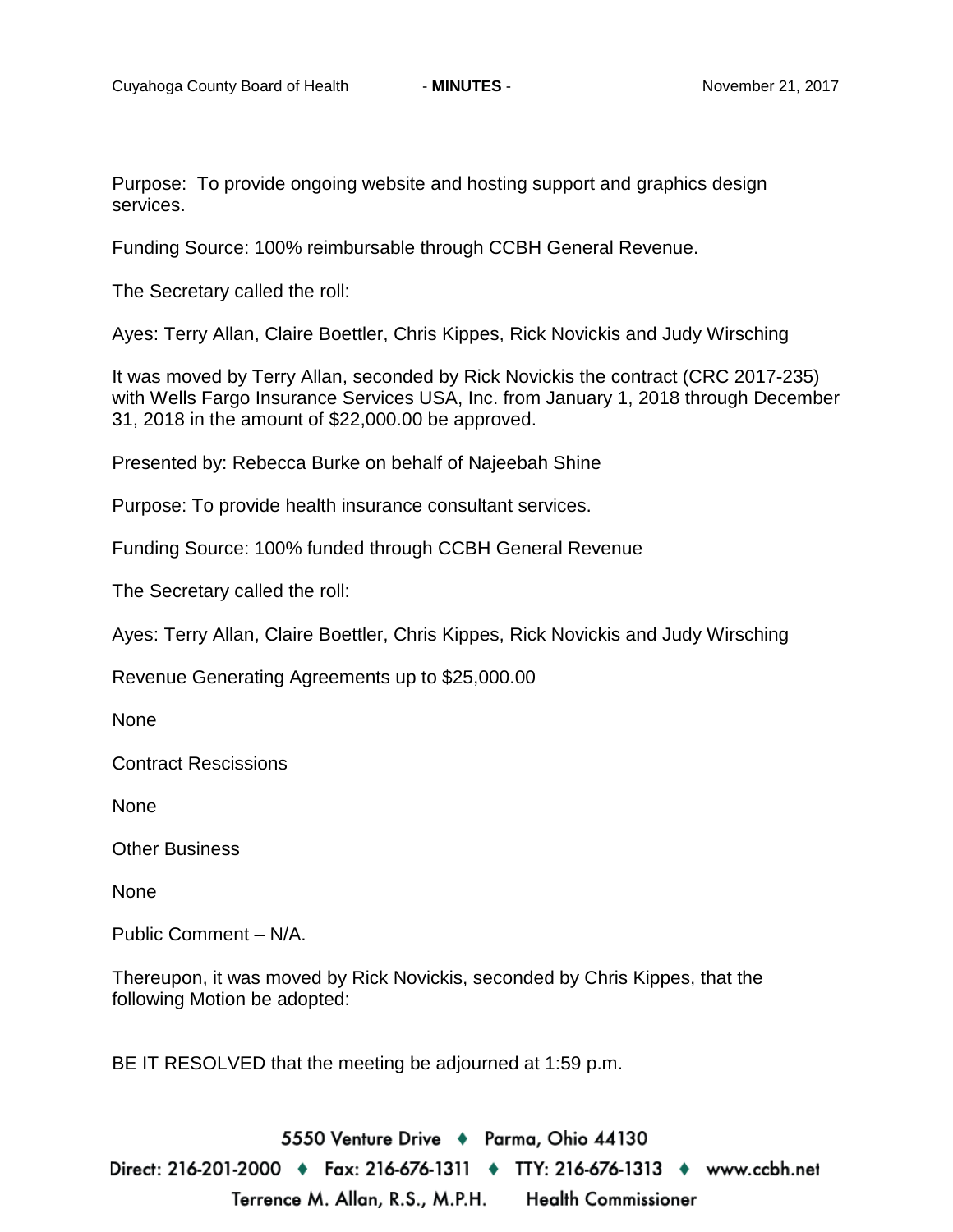The Secretary called the roll:

Ayes: Terry Allan, Claire Boettler, Chris Kippes, Rick Novickis and Judy Wirsching

 $\overline{M}$ 

Committee Chair

Clerk

5550 Venture Drive + Parma, Ohio 44130 Direct: 216-201-2000 • Fax: 216-676-1311 • TTY: 216-676-1313 • www.ccbh.net Terrence M. Allan, R.S., M.P.H. **Health Commissioner**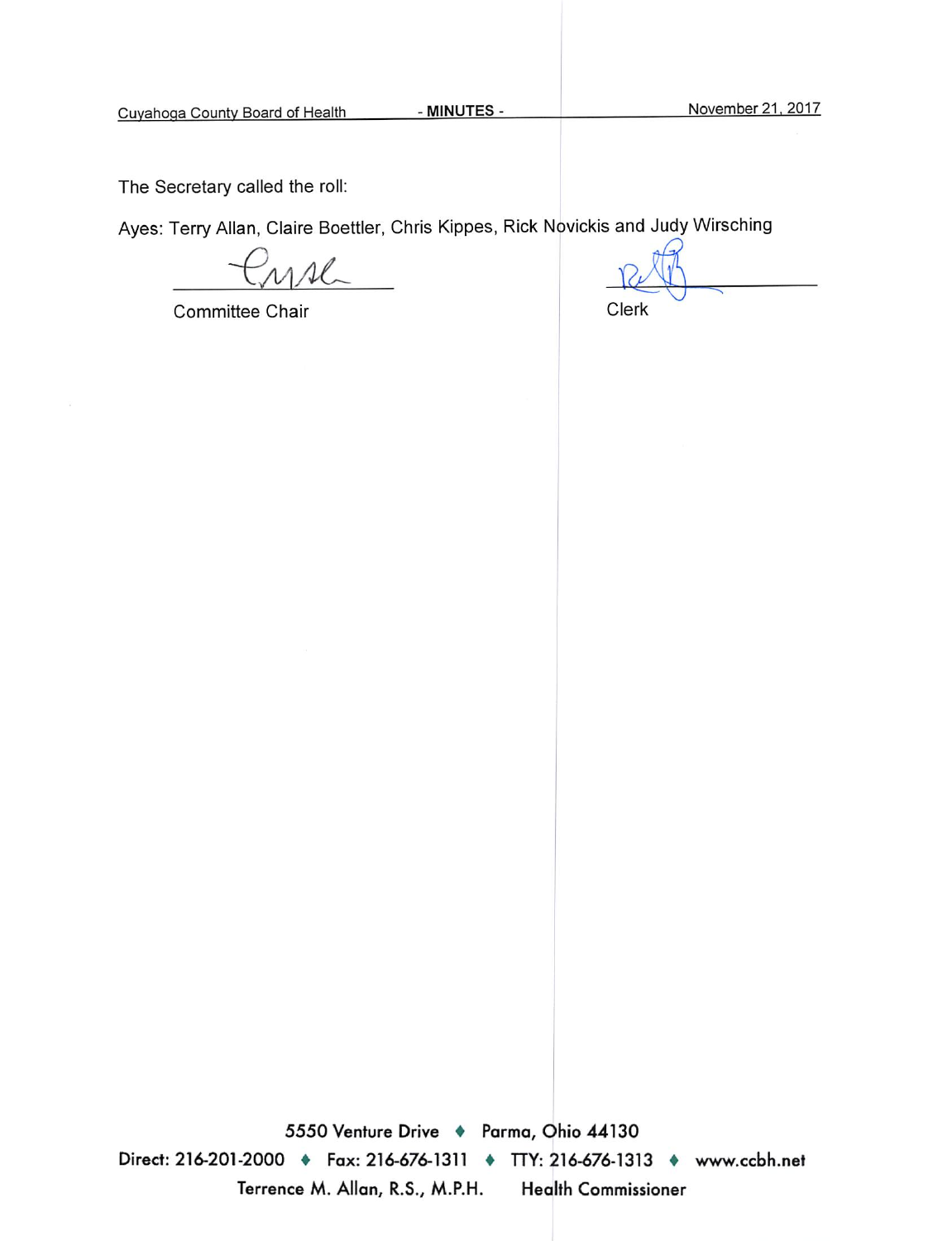## **QUOTE RESULTS**

#### **Project Address**

| Name:          | DeWerth                              |
|----------------|--------------------------------------|
| Address:       | 1526 & 1528 Mars Ave.                |
|                | City, State, Zip: Lakewood, OH 44107 |
| <b>CRC No:</b> | CRC 2017-226                         |

**The following quotes were received and opened:**

| <b>QUOTE</b> | <b>LEAD</b> | HН  | <b>MATCH</b> |
|--------------|-------------|-----|--------------|
| \$31,550     | \$31,550    | \$0 | \$21,550     |
| \$32,650     | \$32,650    | \$0 | \$22,650     |
| \$35,300     | \$35,300    | \$0 | \$25,300     |
| \$37,000     | \$37,000    | \$0 | \$27,000     |
| \$32,374     | \$32,374    | \$0 | \$22,374     |
|              |             |     |              |
|              |             |     |              |
|              |             |     |              |
|              |             |     |              |

**ESTIMATE:** \$33,900.00

**Recommended award: American Builders & Applicators**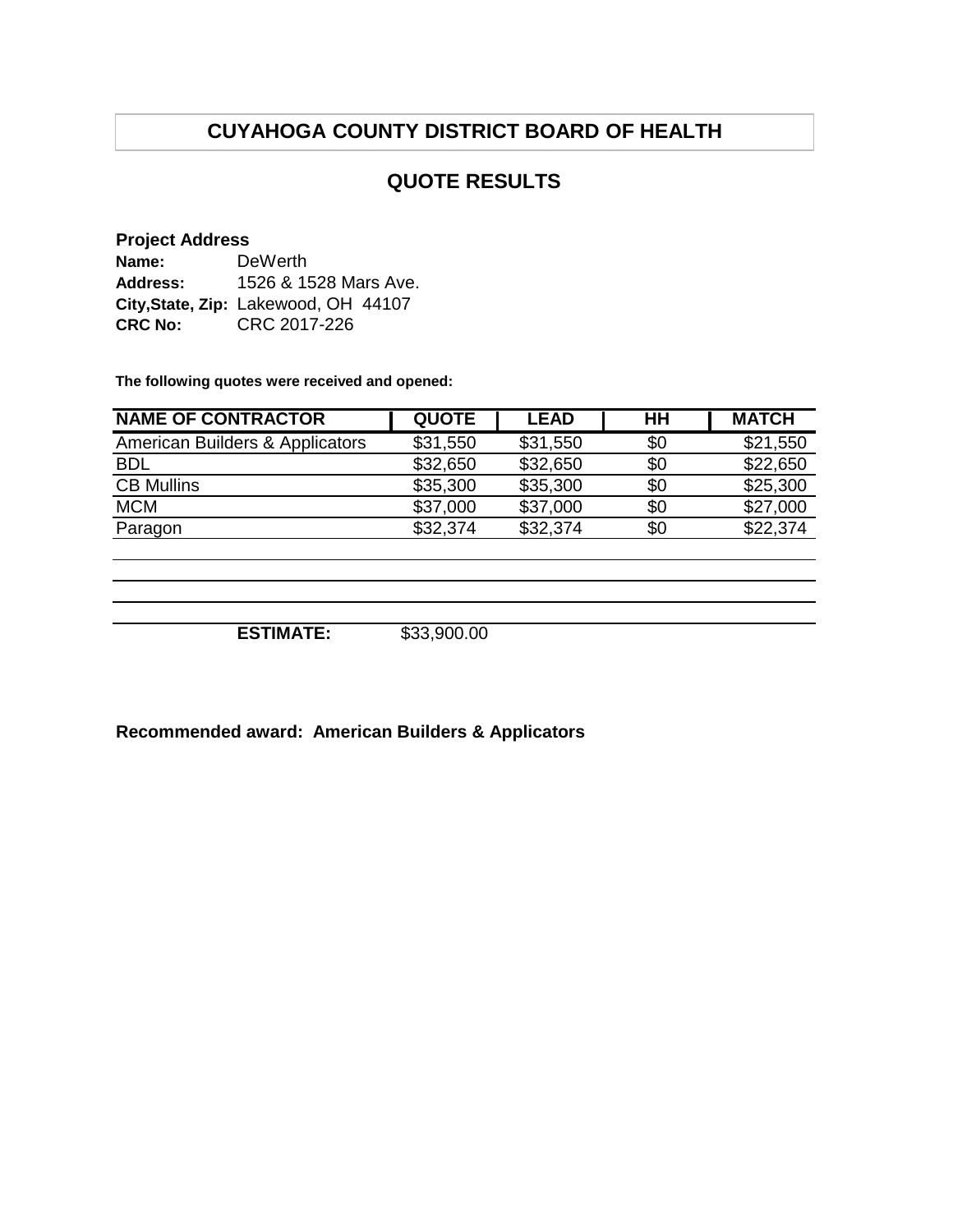## **QUOTE RESULTS**

#### **Project Address**

| Name:          | Carolyn & Alfred Neal                   |  |  |  |
|----------------|-----------------------------------------|--|--|--|
| Address:       | 3108 Van Aken Blvd.                     |  |  |  |
|                | City, State, Zip: Shaker Hts., OH 44120 |  |  |  |
| <b>CRC No:</b> | CRC 2017-227                            |  |  |  |

**The following quotes were received and opened:**

| <b>NAME OF CONTRACTOR</b>       | <b>QUOTE</b> | <b>LEAD</b> | HН       | <b>MATCH</b> |
|---------------------------------|--------------|-------------|----------|--------------|
| American Builders & Applicators | \$32,625     | \$25,175    | \$7,450  | \$15.175     |
| <b>CB Mullins</b>               | \$29,800     | \$23,150    | \$6,650  | \$13,150     |
| <b>MCM</b>                      | \$33,050     | \$26,625    | \$6,425  | \$16,625     |
| Paragon                         | \$34,130     | \$23,505    | \$10,625 | \$13,505     |

**ESTIMATE:** \$28,920.00

**Recommended award: Mullins Construction**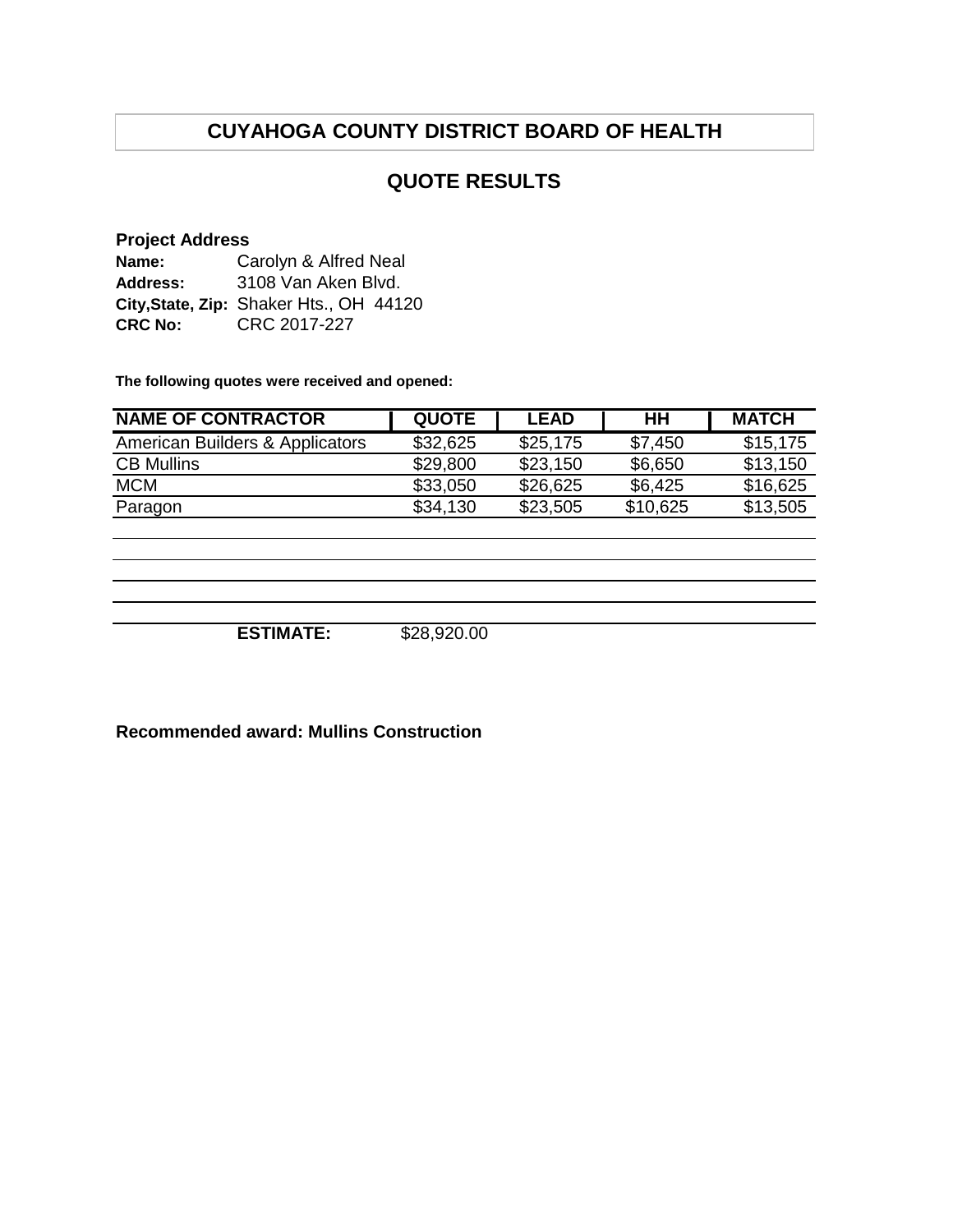## **QUOTE RESULTS**

#### **Project Address**

**Name: Address: City,State, Zip:** Lakewood, OH 44107 **CRC No:** CRC 2017-228 John Saade 1340 Bonnieview Up & Down, Ave.

**The following quotes were received and opened:**

| <b>NAME OF CONTRACTOR</b> | <b>QUOTE</b> | <b>LEAD</b> | HН      | <b>MATCH</b> | City of Lkwd Rehab |
|---------------------------|--------------|-------------|---------|--------------|--------------------|
| <b>BDL</b>                | \$37,575     | \$22,500    | \$3,275 | \$2,500      | \$11,800           |
| <b>CB Mullins</b>         | \$31,300     | \$22,000    | \$1,600 | \$2,000      | \$7.700            |
| <b>MCM</b>                | \$35,715     | \$26,415    | \$2,800 | \$6,415      | \$6,300            |
| Paragon                   | \$37,645     | \$23,465    | \$2,580 | \$3,465      | \$11,700           |

**ESTIMATE:** \$33,602.50

#### **Recommended award: Mullins Construction**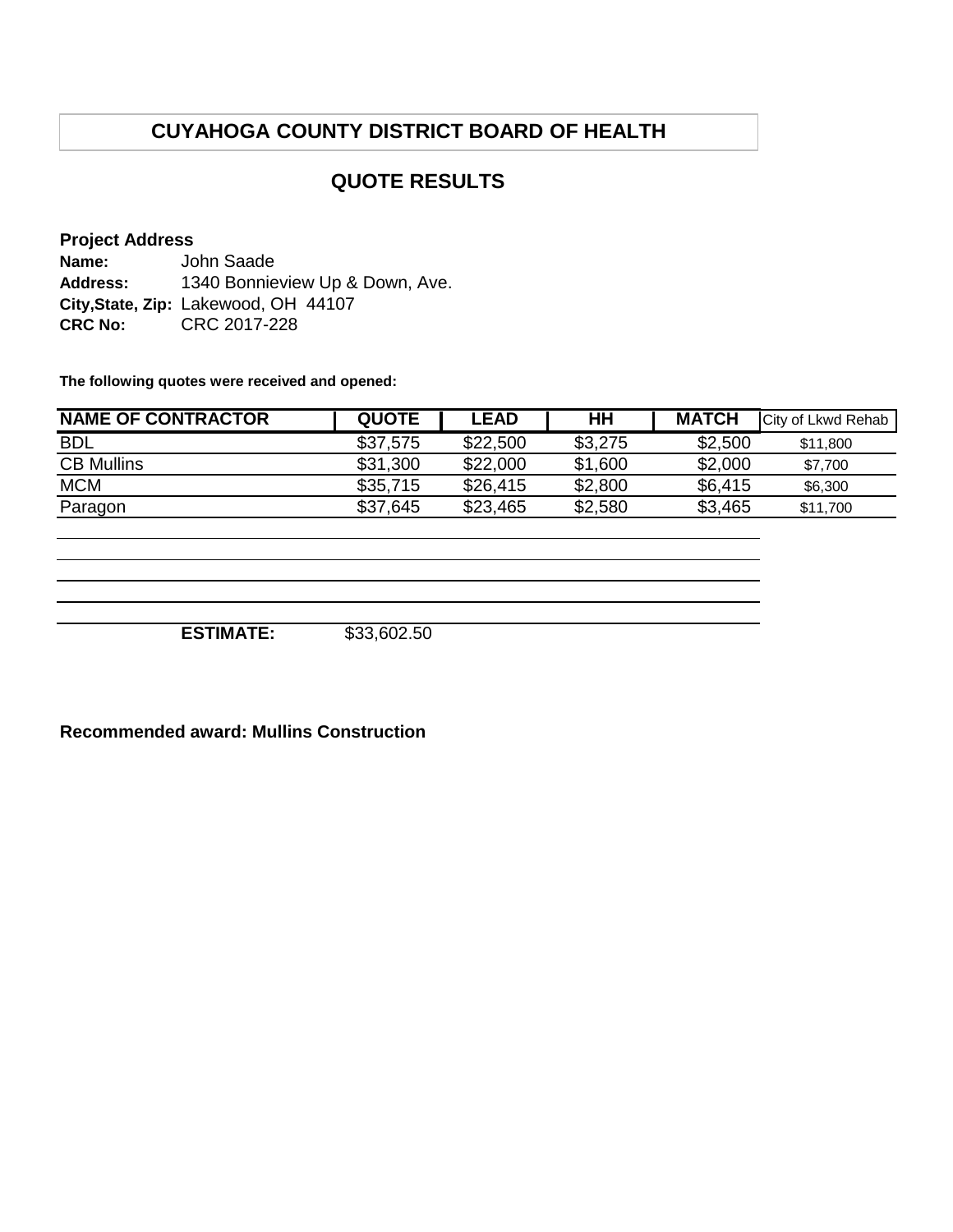## **QUOTE RESULTS**

#### **Project Address**

| Name:          | Elizabeth Wahome                     |  |  |  |
|----------------|--------------------------------------|--|--|--|
| Address:       | 2094 Lakeland Ave.                   |  |  |  |
|                | City, State, Zip: Lakewood, OH 44107 |  |  |  |
| <b>CRC No:</b> | CRC 2017-229                         |  |  |  |

**The following quotes were received and opened:**

| <b>NAME OF CONTRACTOR</b>       | <b>QUOTE</b> | <b>LEAD</b> | HН      | <b>MATCH</b> |
|---------------------------------|--------------|-------------|---------|--------------|
| American Builders & Applicators | \$23,025     | \$21,350    | \$1,675 | \$11,350     |
| <b>BDL General Contracting</b>  | \$21,650     | \$20,050    | \$1,600 | \$10,050     |
| <b>CB Mullins</b>               | \$19,995     | \$18,575    | \$1,400 | \$8,575      |
| Paragon                         | \$22,028     | \$20,423    | \$1,605 | \$10,423     |

**ESTIMATE:** \$22,592.50

**Recommended award: Mullins Construction**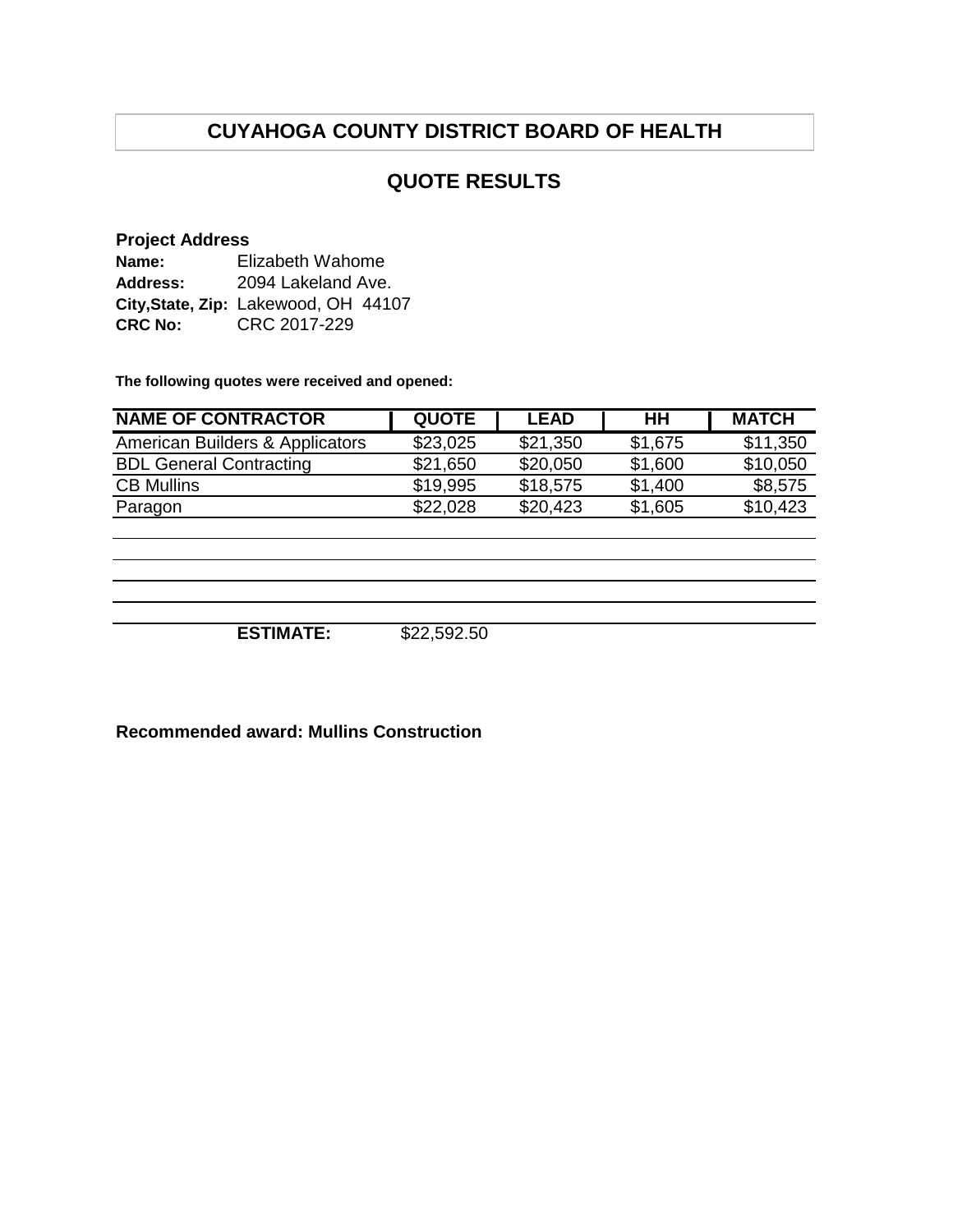## **QUOTE RESULTS**

#### **Project Address**

| Name:          | <b>Fannie McNeil</b>               |  |  |  |  |
|----------------|------------------------------------|--|--|--|--|
| Address:       | 691 E.240th St.                    |  |  |  |  |
|                | City, State, Zip: Euclid, OH 44123 |  |  |  |  |
| <b>CRC No:</b> | CRC 2017-230                       |  |  |  |  |

**The following quotes were received and opened:**

| <b>NAME OF CONTRACTOR</b> | <b>QUOTE</b> | <b>LEAD</b> | HH      | <b>MATCH</b> |
|---------------------------|--------------|-------------|---------|--------------|
| <b>American Builders</b>  | \$9,275      | \$6,900     | \$2,375 | \$500        |
| <b>BDL</b>                | \$8,285      | \$5,750     | \$2,535 | \$500        |
| <b>CB Mullins</b>         | \$9,950      | \$7,000     | \$2,950 | \$500        |
| <b>MCM</b>                | \$11,550     | \$8,550     | \$3,000 | \$500        |
| Paragon                   | \$8,990      | \$6,590     | \$2,400 | \$500        |
|                           |              |             |         |              |
|                           |              |             |         |              |
|                           |              |             |         |              |

**ESTIMATE:** \$9,915.00

**Recommended award: BDL General Contracting**